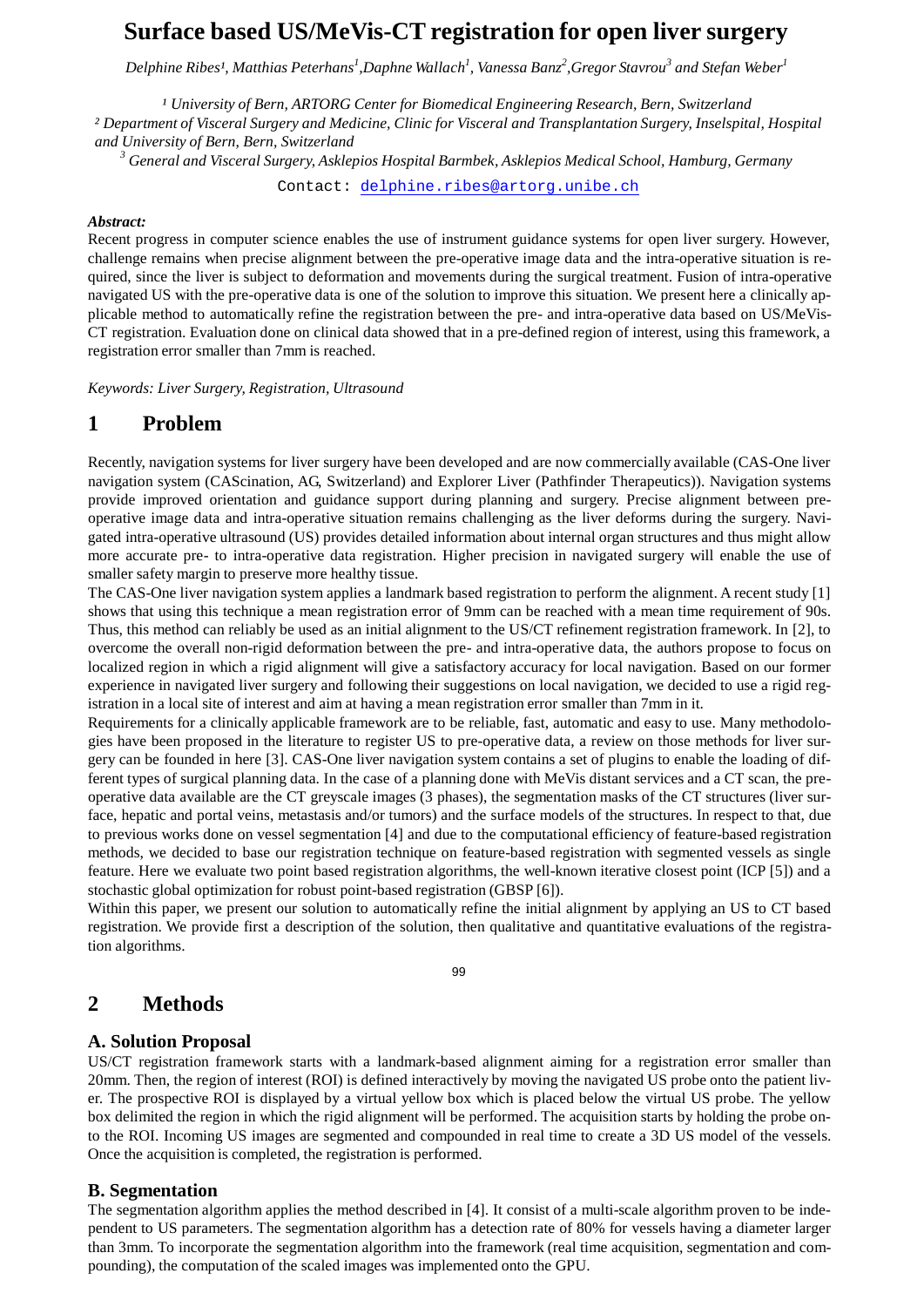### **C. Registration**

The two registration algorithms evaluated here are the iterative closest point algorithm (ICP [5]) and a stochastic global optimization for robust point based registration (GBSP [6]). The ICP minimizes the distance between corresponding points in two point clouds. The algorithm's key advantage is its usability in real-time. The major algorithm drawback is its tendency to converge to local minima. The VTK implementation of the ICP algorithm was incorporated to the CAS-One liver system using a maximum number of iterations of 200 and 2000 landmarks. The GBSP algorithm used here is an adaptive sampling method which uses a generalized binary space partition (GBSP) tree. The main algorithm advantages are noise robustness, outlier resistance and global optimal alignment. A homemade VTK implementation of the algorithm was incorporated to the CAS-One liver system using the parameter sets described in [6] expect the maximum number of iterations (200) and the number of landmarks (2000).

To validate the usability of such algorithms, we tested them on real data.

25 US sweeps and corresponding MeVis-CT were collected during open liver surgery of 3 patients (Table 1). The following offline evaluation was performed:

a. Visual Inspection: Segmentation, compounding and registration success were visually assessed. Segmentation was considered as failed if no vessels were acquired or if large artifacts were compromising the segmentation algorithm. Compounding was considered as failed if no structures were visually identifiable (vessels, vessel branches). Registration was considered as failed if the algorithm converged to a wrong position.

b. Registration error: Datasets were manually segmented (MS) and aligned (MA) to create a ground truth. The manual alignment was repeated 3 times per dataset and averaged. Different combinations of segmentation and registration algorithms were then applied and compared to the ground truth:

- (1) Manually segmented and automatically registered with ICP (MS+ICP).
- (2) Manually segmented and automatically registered with GBSP (MS+GBSP).
- (3) Automatically segmented and automatically registered with ICP (AS+ICP).
- (4) Automatically segmented and automatically registered with GBSP (AS+GBSP).

The experiments 1) and 2) use an optimal segmentation and are therefore specifically evaluating the performance of the registration algorithms whereas 3) and 4) are validating the entire automatic segmentation and registration workflow. The distance between corresponding points in the ground truth dataset and the registered one was used as error measure (correspondence between points on two identical segmented surface meshes avoids errors introduced by correspondence finding). Errors are reported for the region of interest (ROI) where ultrasound data was acquired (=surgical site of interest) and on the entire liver.

c. Runtime measurement: The time for executing the entire registration framework was measured as well as the processing time of the ICP and GBSP algorithms.

## **3 Results**

a. Visual Inspection: 56% percent of the dataset succeed the segmentation criteria. Lack of vessel information was the principal reason of failure (33%). Over segmentation was the second reason of failure (8%). Out of the 56% of successfully segmented datasets, 85% were correctly compounded. Impossibility to visually identify the corresponding CT structures was the main reason of failure. Out of the successfully compounded data, visually correct registration was ob-

100

tained in 75% for the ICP and 83% for the GBSP. In total, if we combine all the steps, US/CT based registration framework was successful in 37% of time for the ICP and 41% for the GBSP.

b. Registration error: From the 25 datasets acquired during surgery, we selected 5 which passed the visual inspection criteria. We manually segmented and registered these 5 datasets. Table 2 shows the mean, min and max measured registration errors inside the ROI. Figure 1 illustrates the registration error maps onto the surface of the vessels obtained from one dataset (MS+GBSP). Inside the ROI, the registration error is inferior to 7mm. The measured registration error was lower for manually segmented data than for automatically segmented data for both, ICP and GBSP algorithms (MS+ICP: 6.3mm AS+ICP: 7.36mm and MS+GBSP: 3.7mm AS+GBSP: 6.14mm). We observed, for both manual and automatic segmentations a higher performance of the GBSP algorithm: For manual segmentation, the datasets had always a mean registration error smaller than 7mm. For automatic segmentation, 4/5 datasets had a mean registration error smaller than 7mm.

c. Runtime measurement: In average, the entire framework (from the acquisition to the registration) requires 49 seconds (min: 15s max: 90s). The average processing time for the ICP was 5.2 seconds and 10.6 seconds for the GBSP.

## **4 Discussion**

We presented here an entire framework to refine the initial alignment between pre- and post-operative data based on US/CT registration. The proposed solution consists in four main steps: (1) Initial alignment; (2) site of interest selection (e.g. a tumor to ablate); (3) intra-operative acquisition with real-time segmentation and compounding; and (4) automatic registration refinement.

Results demonstrate the higher performance of the GBSP compare to the ICP. Visual inspection of results on real data shows that the current solution will improve the initial registration in 83% (For the GBSP, 75% for the ICP) of the cases if ultrasound data is correctly acquired. The number drops to 41% of the cases when segmentation or compounding is included in the evaluation. We expect that ensuring a valid acquired US dataset will provide more reliable registration results.

Mean registration error for manually segmented/registered data (ICP: 6.3mm, GBSP: 3.7mm) is lower than for automat-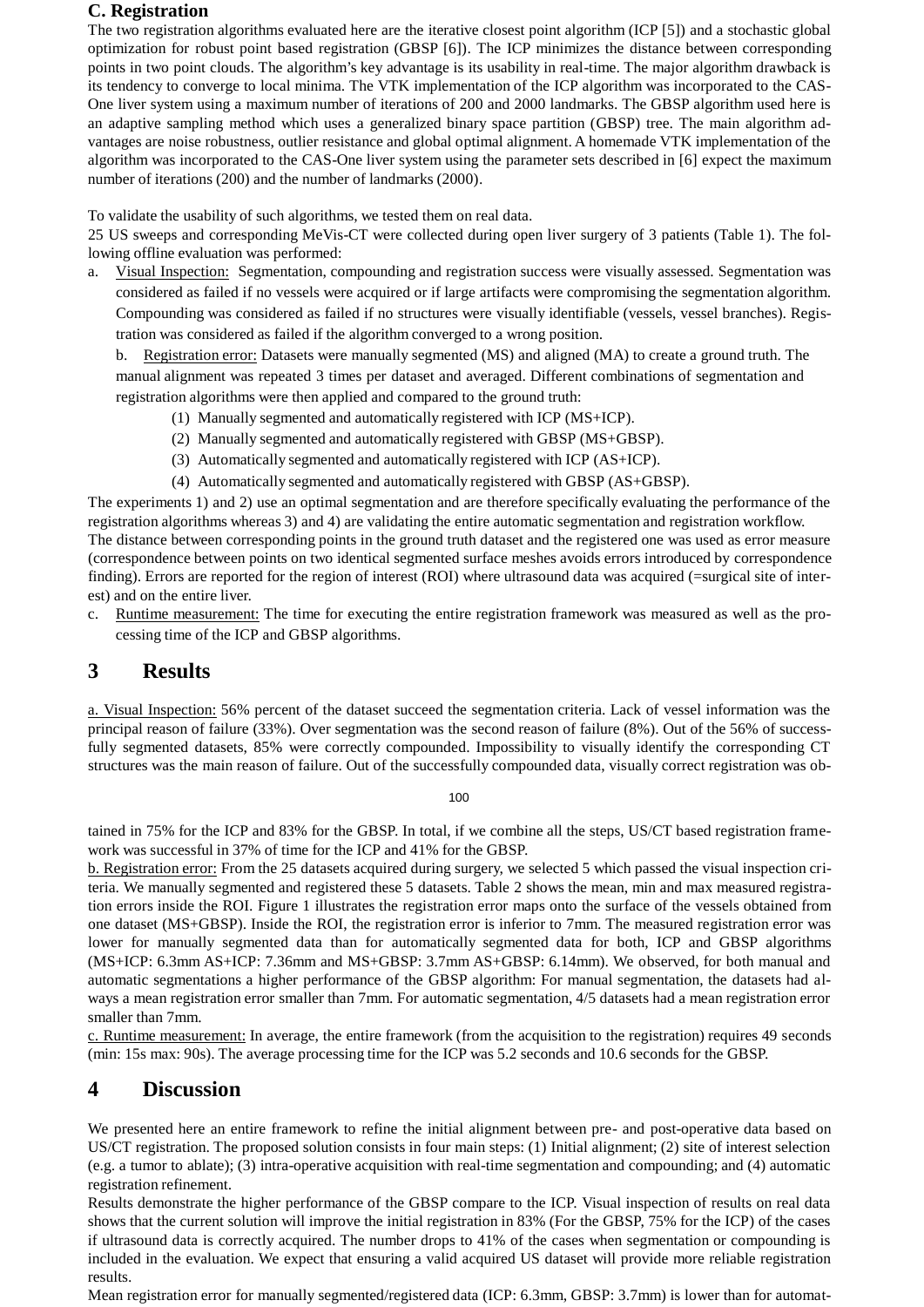ically segmented/ registered data (ICP: 7.3mm, GBSP: 6.1mm). It clearly shows the predominant effect of segmentation onto registration results. We expect that improving the segmentation will improve the US/CT registration framework outcomes. With a perfect segmentation, we can reach a mean registration error of 3.7mm inside the ROI (currently we have 6.1mm). As a next step, additional evaluation on the influence of US image quality (cirrhosis, sterile cover) will be performed.

We obtained a success rate of 83% with the GBSP if data are correctly acquired. We also showed that the segmentation algorithm has a direct impact on the registration algorithm outcomes. Finally we demonstrate that using this framework, the registration error in smaller than 7mm in a ROI. We will further investigate the following topics: (1) Evaluating the influence of US image quality on registration outcomes; (2) Incorporate additional prior information to the registration algorithm to reduce the number of failure and/or to indicate registration success or failure; (3) Manually segment and register more datasets to evaluate systematically the US/CT based registration framework versus a ground truth.

|           | Fiducial landmark (LM) positioning |                                              | Number<br>of sweep | <b>FRE</b>         | Clinical information |                     |  |
|-----------|------------------------------------|----------------------------------------------|--------------------|--------------------|----------------------|---------------------|--|
|           |                                    |                                              |                    |                    | Number of lesions    | Tumor location      |  |
| Patient 1 | LM1                                | Middle hepatic vein                          | 13                 | $16.1$ mm          | 13                   | bilobar             |  |
|           | LM2                                | Fissure of the falciform ligament            |                    |                    |                      |                     |  |
|           | LM3                                | Portal vein 1st order bifurcation            |                    |                    |                      |                     |  |
|           | LM4                                | Portal vein 2nd order bifurcation right lobe |                    |                    |                      |                     |  |
| Patient 2 | LM1                                | Middle hepatic vein                          | 6                  | $7.1$ mm           | 18                   | bilobar             |  |
|           | LM <sub>2</sub>                    | Fissure of the falciform ligament            |                    |                    |                      |                     |  |
|           | LM3                                | Surface of tumor right lobe                  |                    |                    |                      |                     |  |
|           | LM4                                | Surface of tumor right lobe                  |                    |                    |                      |                     |  |
| Patient 3 | LM1                                | Middle hepatic vein                          | 6                  | 14.6 <sub>mm</sub> | $\overline{c}$       | unilobar, segment 7 |  |
|           | LM2                                | Fissure of the falciform ligament            |                    |                    |                      |                     |  |
|           | LM3                                | Cross of the portal vein                     |                    |                    |                      |                     |  |
|           | LM4                                | Gallbladder Bed                              |                    |                    |                      |                     |  |

**Table 1. Description of the acquired data. Fiducial Registration Error (FRE).**

101

#### **Inside ROI**

|           | <b>Manual Segmentation</b> |                | <b>Automatic Segmentation</b> |                 |  |
|-----------|----------------------------|----------------|-------------------------------|-----------------|--|
|           | ICP                        | GBSP           | ICP                           | GBSP            |  |
|           | Mean (Min Max)             | Mean (Min Max) | Mean (Min Max)                | Mean (Min Max)  |  |
| Dataset 1 | 16.2 (9.9:27.7)            | 3.3(0.3:8.4)   | 8.9 (5.9:12.3)                | 11.9 (7.1:17.5) |  |
| Dataset 2 | 3.3(0.1:8.3)               | 3.4(0.1:8.3)   | 8.0(3.7:17.4)                 | 4.8(2.4:10.2)   |  |
| Dataset 3 | 5.1(1.5:11.8)              | 5.0(1.6:11.4)  | 10.5 (0.8:19.7)               | 6.8(1.1:14.2)   |  |
| Dataset 5 | 3.6(1.1:8.2)               | 4.0(3.7:4.3)   | 6.5(3.5:11.9)                 | 4.3(0.9:6.9)    |  |
| Dataset 6 | 3.1(0.7:7.4)               | 3.1(0.7:7.4)   | 2.9(1.1:7.0)                  | 2.9(1.1:7.0)    |  |

Table 2. Mean, min and max measured registration error inside the ROI. Values denoted in bold have a mean **registration error smaller than 7mm.**



**Figure 1. Registration error map onto the vessels of the CT dataset for the dataset 1 (MS+GBSP). The box delineates the ROI. Inside the ROI, the registration error is smaller than 7mm.**

#### **5 References**

[1] Peterhans, M., vom Berg, A., Dagon, B., Inderbitzin, D., Baur, C., Candinas, D. and Weber, S. (2011), a navigation system for open liver surgery: design, workflow and first clinical applications. The International Journal of Medical Robotics and Computer Assisted Surgery, 7: 7–16.

- [2] Heizmann, O.; Zidowitz, S.; Bourquain, H.; Potthast, S.; Peitgen, H.O.; Oertli, D.; Kettelhack, C. Assessment of Intraoperative Liver Deformation During Hepatic Resection: Prospective Clinical Study. World Journal of Surgery. 2010; vol. 34, no.6, pp.1887-1893, august 2010.
	- [3] W. H. Nam, D. Kang, D. Lee, J. Y. Lee, and J. B. Ra, "Automatic registration between 3D intra-operative